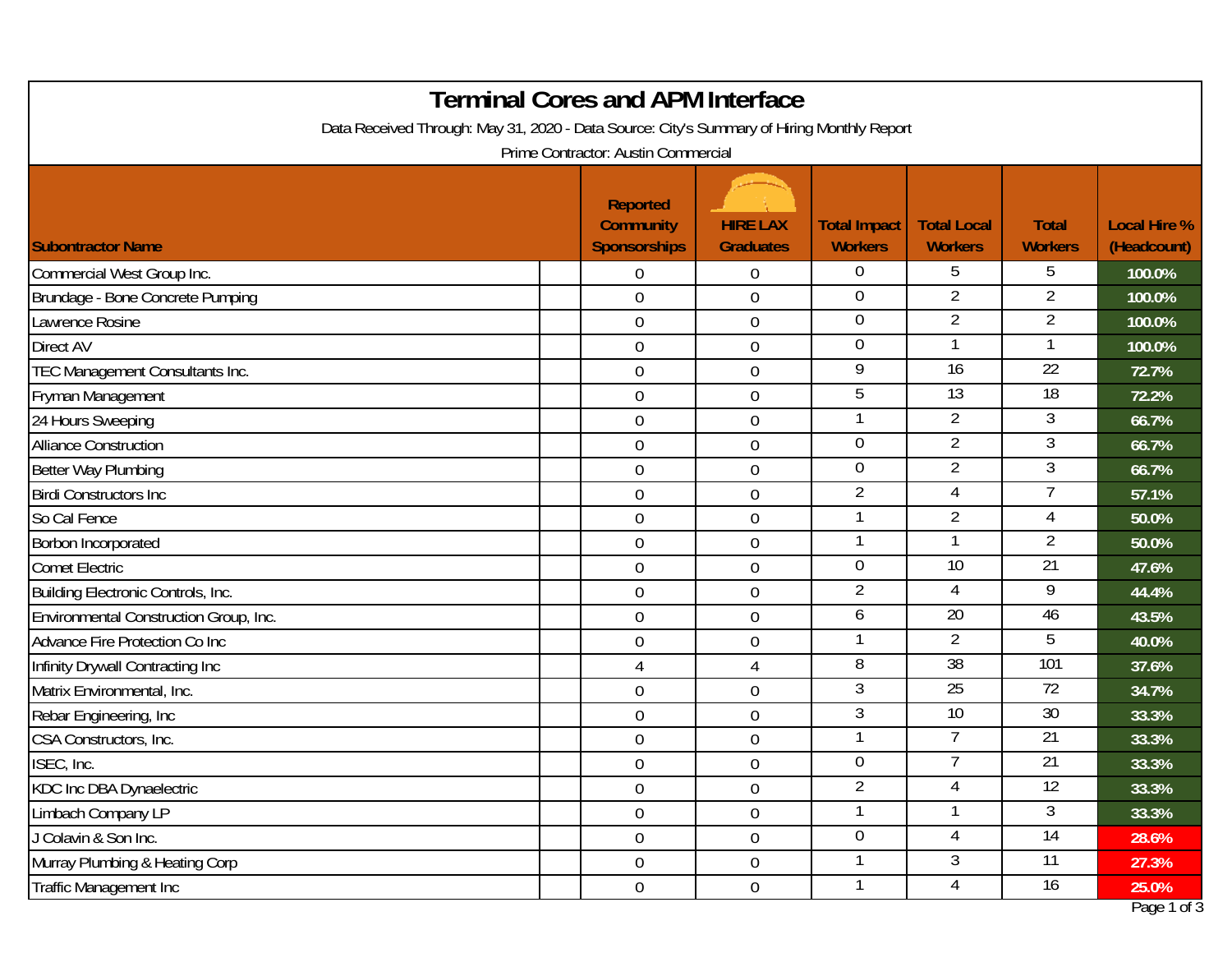| <b>Terminal Cores and APM Interface</b>                                                    |            |                                                            |                                     |                                       |                                      |                                |                                    |  |  |
|--------------------------------------------------------------------------------------------|------------|------------------------------------------------------------|-------------------------------------|---------------------------------------|--------------------------------------|--------------------------------|------------------------------------|--|--|
| Data Received Through: May 31, 2020 - Data Source: City's Summary of Hiring Monthly Report |            |                                                            |                                     |                                       |                                      |                                |                                    |  |  |
| Prime Contractor: Austin Commercial                                                        |            |                                                            |                                     |                                       |                                      |                                |                                    |  |  |
| <b>Subontractor Name</b>                                                                   |            | <b>Reported</b><br><b>Community</b><br><b>Sponsorships</b> | <b>HIRE LAX</b><br><b>Graduates</b> | <b>Total Impact</b><br><b>Workers</b> | <b>Total Local</b><br><b>Workers</b> | <b>Total</b><br><b>Workers</b> | <b>Local Hire %</b><br>(Headcount) |  |  |
| <b>CMZ</b> Excavation Inc                                                                  |            | $\overline{0}$                                             | $\boldsymbol{0}$                    | $\overline{0}$                        |                                      | 4                              | 25.0%                              |  |  |
| Control Air Conditioning Corporation                                                       |            | $\mathbf 0$                                                | $\boldsymbol{0}$                    | $\Omega$                              |                                      | $\overline{29}$                | 24.1%                              |  |  |
| <b>CSI Electrical Contractors, Inc.</b>                                                    |            | $\mathbf 0$                                                | $\overline{0}$                      | $\overline{0}$                        | $\overline{2}$                       | 9                              | 22.2%                              |  |  |
| Perez Construction Group, Inc.                                                             |            | $\overline{0}$                                             | $\mathbf 0$                         |                                       | 7                                    | $\overline{32}$                | 21.9%                              |  |  |
| Streamline Fire Protection, Inc.                                                           |            | $\overline{0}$                                             | $\mathbf 0$                         |                                       | $\overline{2}$                       | 10                             | 20.0%                              |  |  |
| ConnorP81, Inc.                                                                            |            | $\mathbf 0$                                                | $\boldsymbol{0}$                    | $\overline{0}$                        |                                      | 5                              | 20.0%                              |  |  |
| P S 1 3 G Inc dba Partition Specialties                                                    |            | $\overline{0}$                                             | $\boldsymbol{0}$                    | $\overline{0}$                        |                                      | 5                              | 20.0%                              |  |  |
| Service Connected II Inc DBA SC Building Ma                                                |            | $\mathbf 0$                                                | $\boldsymbol{0}$                    | $\Omega$                              |                                      | 5                              | 20.0%                              |  |  |
| Elite Line Services Inc                                                                    |            | $\mathbf 0$                                                | $\boldsymbol{0}$                    |                                       | 3                                    | $\overline{16}$                | 18.8%                              |  |  |
| Rosendin Electric, Inc.                                                                    |            | $\mathbf 0$                                                | $\boldsymbol{0}$                    | 4                                     | $\overline{15}$                      | 87                             | 17.2%                              |  |  |
| Jones Sign Co, Inc.                                                                        |            | $\overline{0}$                                             | $\overline{0}$                      |                                       |                                      | 6                              | 16.7%                              |  |  |
| Stefan Merli Plasterin Co Inc dba Merli Concrete                                           |            | $\mathbf 0$                                                | $\overline{0}$                      | $\overline{0}$                        |                                      | 6                              | 16.7%                              |  |  |
| <b>Brandsafway Services</b>                                                                |            | $\overline{0}$                                             | $\overline{0}$                      | $\overline{0}$                        | 2                                    | 13                             | 15.4%                              |  |  |
| Aldridge Electric Inc dba Aldridge                                                         | <b>NEW</b> | $\mathbf 0$                                                | $\overline{0}$                      |                                       |                                      |                                | 14.3%                              |  |  |
| <b>Western Industrial Contractors</b>                                                      |            | $\overline{0}$                                             | $\boldsymbol{0}$                    | $\overline{0}$                        |                                      |                                | 14.3%                              |  |  |
| Xcel Mechanical Systems, Inc                                                               |            | $\mathbf 0$                                                | $\overline{0}$                      | $\overline{0}$                        |                                      |                                | 14.3%                              |  |  |
| ARB, Inc.                                                                                  |            | $\overline{0}$                                             | $\overline{0}$                      | $\overline{2}$                        | 4                                    | 38                             | 10.5%                              |  |  |
| Condon-Johnson & Associates, Inc.                                                          |            | $\overline{0}$                                             | $\boldsymbol{0}$                    | $\overline{0}$                        | $\overline{2}$                       | $\overline{20}$                | 10.0%                              |  |  |
| California Hi-Tech Floors, Inc.                                                            |            | $\overline{0}$                                             | $\boldsymbol{0}$                    | $\overline{0}$                        |                                      | 11                             | 9.1%                               |  |  |
| Jordan Drywall Inc                                                                         |            | 0                                                          | $\boldsymbol{0}$                    | $\overline{0}$                        |                                      | 11                             | 9.1%                               |  |  |
| Bragg Investment Co Inc DBA Bragg Crane                                                    |            | 0                                                          | $\boldsymbol{0}$                    |                                       | 3                                    | $\overline{39}$                | 7.7%                               |  |  |
| Jezowski & Markel Contractors, Inc                                                         |            | $\boldsymbol{0}$                                           | $\pmb{0}$                           | $\overline{0}$                        |                                      | 16                             | 6.3%                               |  |  |
| <b>Western Allied Corporation</b>                                                          |            | $\Omega$                                                   | $\overline{0}$                      | $\overline{0}$                        | $\overline{0}$                       | $\overline{18}$                | 0.0%                               |  |  |
| C Below, Inc.                                                                              |            | $\overline{0}$                                             | $\boldsymbol{0}$                    | $\overline{0}$                        | $\overline{0}$                       | $\overline{11}$                | 0.0%                               |  |  |
| Pacific Architectural Woodworking, Inc.                                                    |            | $\overline{0}$                                             | $\overline{0}$                      | $\Omega$                              | 0                                    | 10 <sup>°</sup>                | 0.0%                               |  |  |
| Performance Contracting, Inc.                                                              |            | $\overline{0}$                                             | $\boldsymbol{0}$                    | $\overline{0}$                        | $\overline{0}$                       | 8                              | 0.0%                               |  |  |
| Vertical Access Inc.                                                                       |            | $\overline{0}$                                             | $\boldsymbol{0}$                    | $\overline{0}$                        | $\overline{0}$                       | 8                              | 0.0%                               |  |  |
| Cosco Fire Protection, Inc.                                                                |            | $\overline{0}$                                             | $\boldsymbol{0}$                    | $\overline{0}$                        | $\overline{0}$                       |                                | $0.022$ of 1                       |  |  |